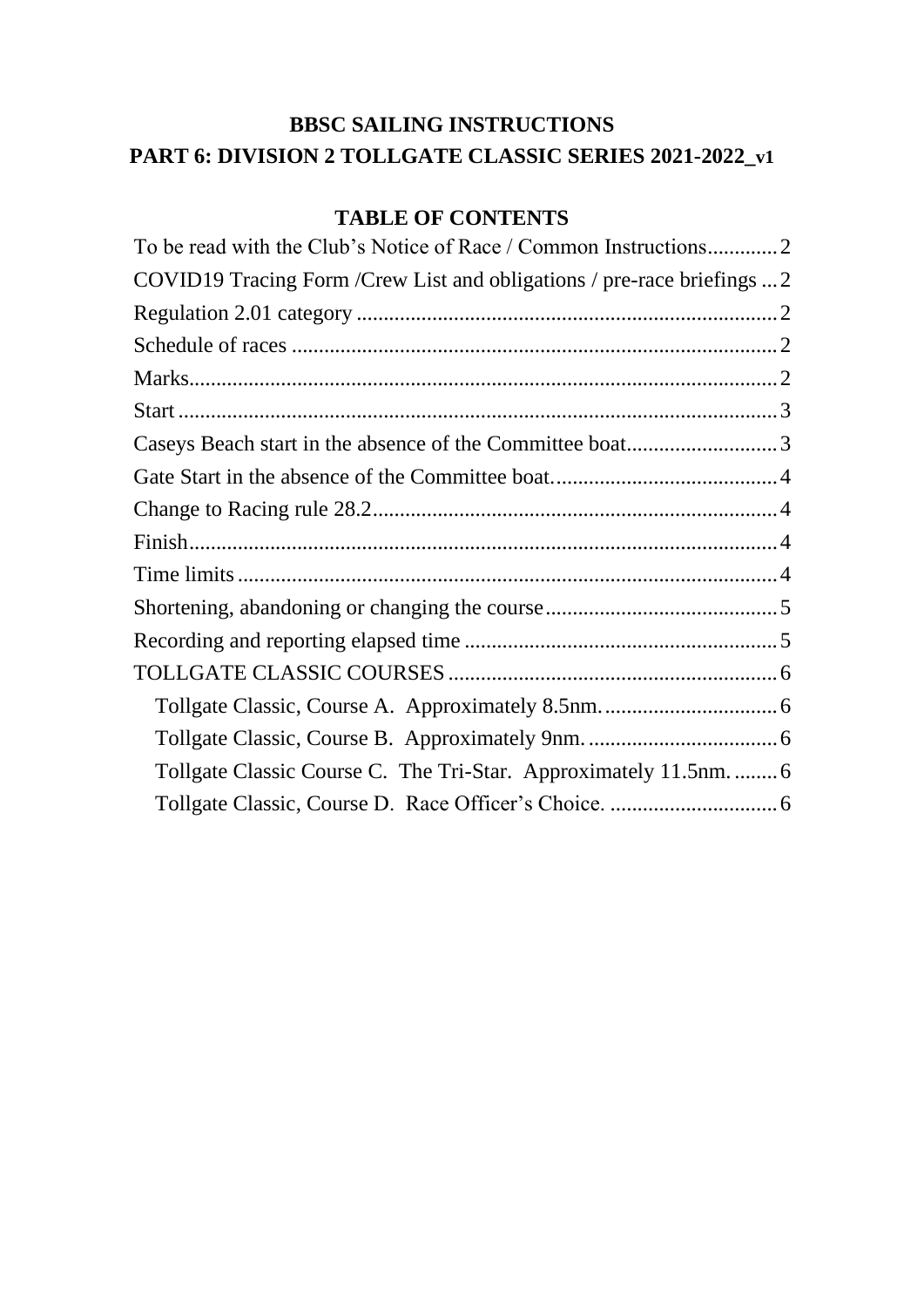# **PART 6: DIV 2 TOLLGATE CLASSIC SERIES 2021-2022\_v1 To be read with the Club's Notice of Race / Common Instructions**

- <span id="page-1-0"></span>1. These Division 2 Tollgate Classic Series Sailing Instructions shall be read subject to and in conjunction with the **Club's** Keel, Trailable and Multihull:
	- (a) Notice of Race; and
	- (b) BBSC Sailing Instructions Part 1: Common Instructions.

# <span id="page-1-1"></span>**COVID19 Tracing Form /Crew List and obligations / pre-race briefings**

- 2. Attention is drawn to clauses in the Notice of Race under the headings:
	- (a) Mandatory electronic check-in; and
	- (b) Pre-race / pre-series briefings.

A boat which does not comply with the requirements of those **clauses** may be scored DNS.

# <span id="page-1-2"></span>**Regulation 2.01 category**

- 3. The **Committee** has:
	- (a) selected Category 7 as the category in **regulation** 2.01 as the category most suitable for a race in this Series;
	- (b) added to the requirements of Category 7, the requirements specified in the Notice of Race under the headings "Regulation 2.01 categories, racing areas, dates and pre-race briefings" / "Other Series and Races".

## <span id="page-1-3"></span>**Schedule of races**

- 4. A schedule of race dates, approximate times of the start and the finishing time for each race in the Division 2 Tollgate Classic Series appears in the **Program**.
- 5. If a race in the Division 2 Tollgate Classic Series is abandoned or postponed, it may be resailed on a date and at a time to be **posted**.

## <span id="page-1-4"></span>**Marks**

6. A course mark in the Division 2 Tollgate Classic Series may be either a permanent mark or a laid mark.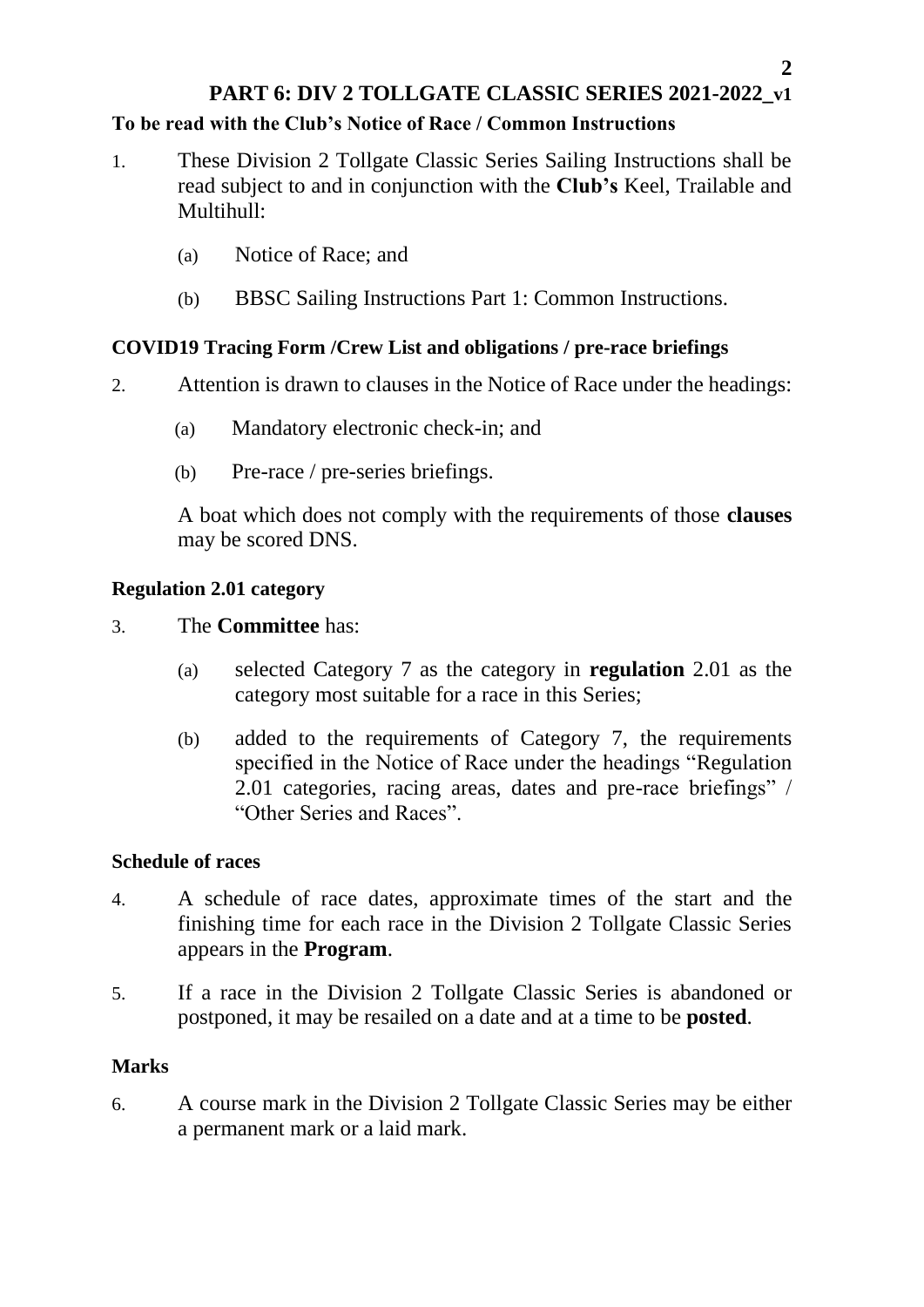### **PART 6: DIV 2 TOLLGATE CLASSIC SERIES 2021-2022\_v1**

7. There are seven permanent yellow marks. The number, name and approximate position of each permanent mark is as follows:

| N <sub>0</sub>   | <b>Name</b>             | Latitude | Longitude                                   |
|------------------|-------------------------|----------|---------------------------------------------|
| 1.               | <b>Square Head</b>      |          | $35^0$ 42.882' South   $150^0$ 12.535' East |
| 2.               | Chain Bay               |          | $35^0$ 42.807' South   $150^0$ 14.680' East |
| 3.               | <b>Yellow Rock</b>      |          | $35^0$ 43.261' South   $150^0$ 15.593' East |
| $\overline{4}$ . | Tollgate                |          | $35^0$ 44.630' South   $150^0$ 15.370' East |
| 5.               | Wimbie                  |          | $35^0$ 45.487' South   $150^0$ 13.015' East |
| 6.               | Caseys Beach            |          | $35^0$ 43.979' South   $150^0$ 12.864' East |
| 7.               | Marine Park Middle Mark |          | $35^0$ 44.282' South   $150^0$ 14.750' East |

- 8. If after the start of a race, a permanent mark is missing from the end of a leg of the course a boat is sailing, the boat shall complete the course by commencing the next leg as if the mark were in its approximate position. This changes rule 34.
- 9. A laid mark (other than a starting or finishing mark) may be a yellow, orange or pink inflatable mark or as described at the pre-race meeting.
- 10. Subject to the following **instructions** relating to a start in the absence of the **Committee Boat**, the starting marks will be the **Club** burgee, displayed on the flag mast of the **Committee boat**, and a mark displaying flag **O**.
- 11. Unless otherwise specified at the pre-race briefing, the finishing marks will be the Caseys Beach mark and the West Cardinal Mark.

#### <span id="page-2-0"></span>**Start**

- 12. Subject to the following **instructions** relating to a start in the absence of the **Committee Boat**, a race will be started using Racing rule 26 read substituting the words "Flag Q" for the words "Class flag". This changes Racing rule 26.
- 13. Subject to the following **instructions** relating to a start in the absence of the **Committee Boat**, the starting line will be between the **Club** burgee, displayed on the flag mast of the **Committee boat**, and a mark displaying flag O.

#### <span id="page-2-1"></span>**Caseys Beach start in the absence of the Committee boat**

- 14. If the **Committee boat** is unavailable to start a race:
	- (a) at the pre-race briefing, a member of the **Committee** may:
		- (i) determine that the race shall be started at Caseys Beach; and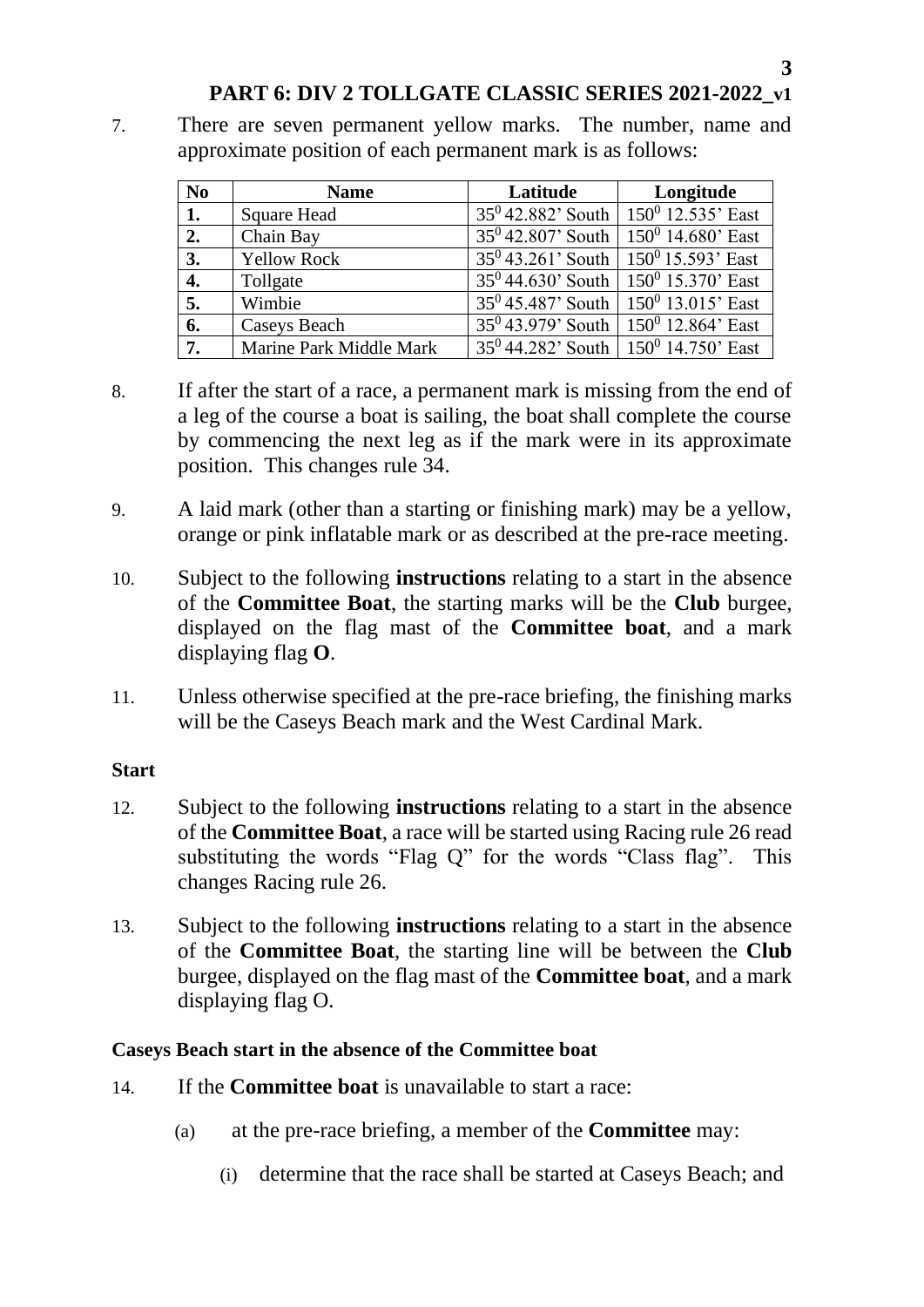**PART 6: DIV 2 TOLLGATE CLASSIC SERIES 2021-2022\_v1**

- (ii) nominate a person to perform the role of **Race Officer** responsible for starting the race;
- (b) the starting line shall be between the No 6: Caseys Beach mark and the Caseys Beach cardinal mark;

| Minutes before starting signal | Sound signal        | <b>Means</b>       |
|--------------------------------|---------------------|--------------------|
|                                | E                   | Warning signal     |
|                                | Iю                  | Preparatory signal |
|                                | $\blacksquare$ long | One minute         |
|                                | الأناب              | Starting signal    |

(c) the race shall be started using the following sound signals:

This changes Racing rule 26.

#### <span id="page-3-0"></span>**Gate Start in the absence of the Committee boat.**

15. If the If the **Committee** boat is unavailable to start a race, at the prerace briefing a member of the **Committee** may determine that the race shall be a **Gate Start** (as detailed and illustrated in the Appendix to BBSC Sailing Instructions Part 1: Common Instructions) and nominate a competitor to perform the role of **Race Officer** and Gate Boat.

### <span id="page-3-1"></span>**Change to Racing rule 28.2**

- 16. This **instruction** applies to each course for a race in a Division 2 Tollgate Classic Series.
- 17. After the start, a boat shall not, unless it is finishing, pass through the finish line while the **Committee boat** is in position at the finish line and displaying a blue on-station flag.
- 18. A boat failing to observe this instruction shall be scored DSQ. This changes rule 28.

### <span id="page-3-2"></span>**Finish**

19. Unless otherwise **posted** or announced at the pre-race briefing, the finishing marks for a Tollgate Classic Series' race will be the Caseys Beach mark and the West Cardinal Mark.

### <span id="page-3-3"></span>**Time limits**

20. The time limit for a Division 2 Tollgate Classic Series' race is the finish time in the **Program**.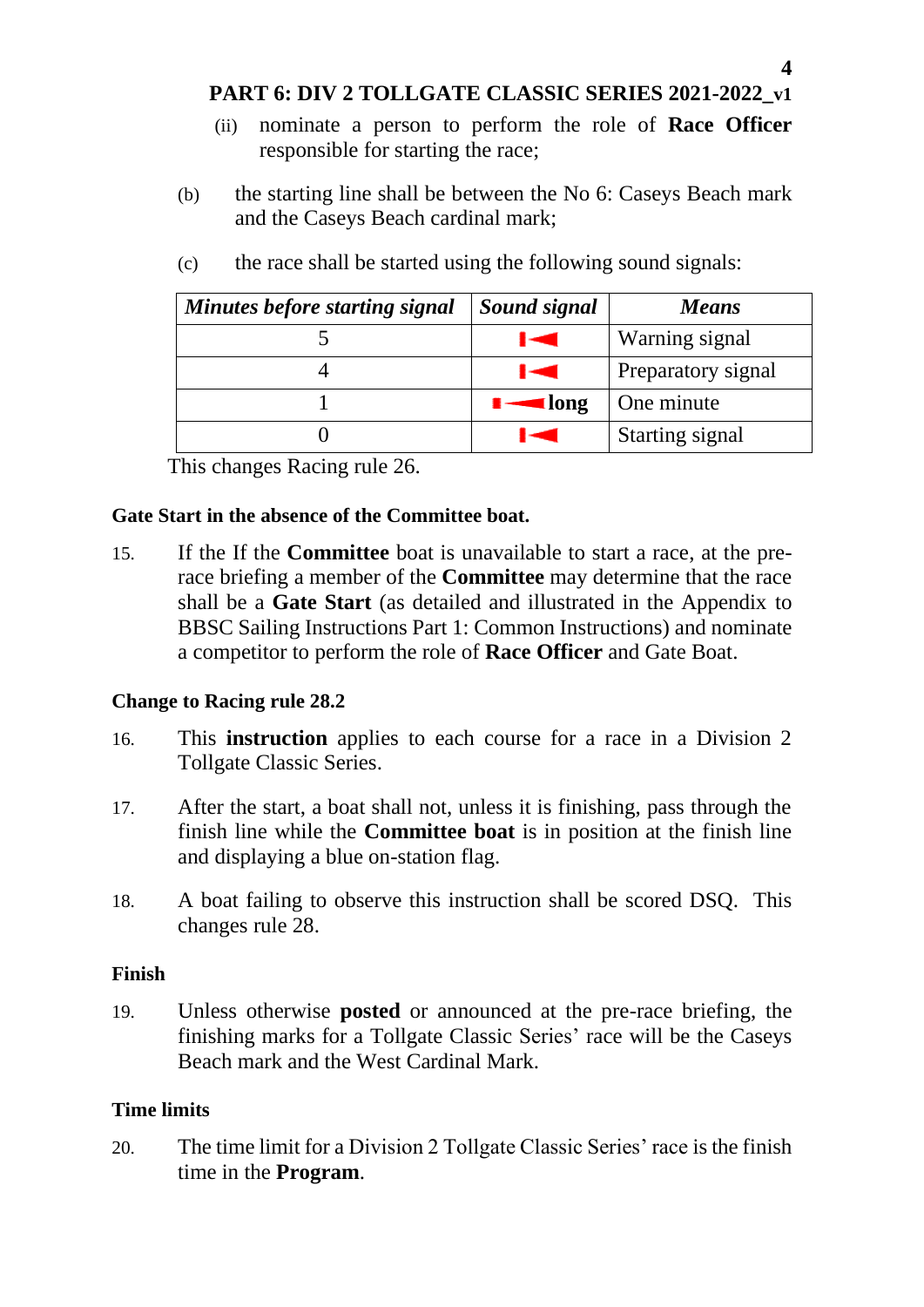## **PART 6: DIV 2 TOLLGATE CLASSIC SERIES 2021-2022\_v1**

21. A boat in a Division 2 Tollgate Classic Series' race failing to finish within the time limit will be scored DNS. This changes Racing rules 35 and A4.

#### <span id="page-4-0"></span>**Shortening, abandoning or changing the course**

- 22. At the pre-race briefing a member of the **Committee** shall designate a competitor in a Tollgate Classic Series' race to assume the powers and functions of the **Race Officer** after the start of the race, including the power to shorten the course, to abandon it or otherwise change it.
- 23. The designated competitor may communicate a decision to shorten the course, to abandon it or otherwise change it:
	- (a) by hailing a boat; or
	- (b) by radio (VHF Channel 74); or
	- (c) if unable to communicate by way of (a) or (b), by phoning a boat on the number provided by the boat's representative at the prerace meeting.

This changes Racing rules 32 and 33.

### <span id="page-4-1"></span>**Recording and reporting elapsed time**

24. A boat participating in a Division 2 Tollgate Classic Series' race shall record her elapsed time (ie: the time from the start [not the warning signal] to her finish) and within 24 hours of her finishing, inform the **Handicapper** of her elapsed time by e-mail to committee@bbsc.org.au or by text message to a number to be announced at the pre-race meeting. A boat that fails to observe this **instruction** may be scored DNF.